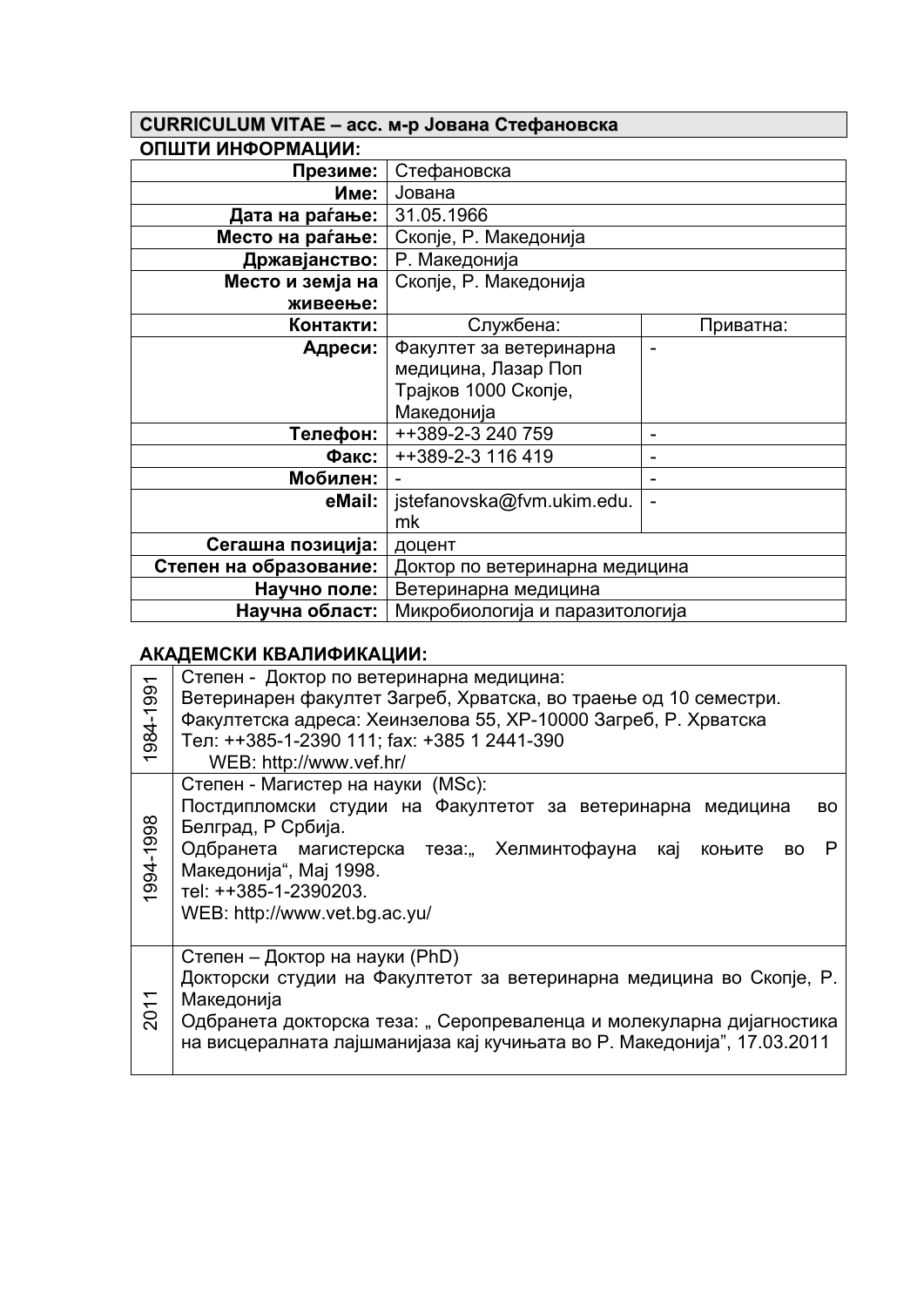#### **РАБОТНО ИСКУСТВО** (Академски и професионални позиции):

 1991 – 1992 Професор во средниот ветеринарен училишен центар "Браќа Миладиновци"

16.11.1998

Асистент на предметот Паразитологија и паразитарни заболувања

 31.10.2007 Координатор за квалитет за МКС/ИСО/ИЕЦ 17025:2006

 15.02.2007 Заменик Координатор за квалитет за ИСО/ИЕЦ 9001:2008

 24.03.2006 Внатрешен проверувач

 14.09.2007 Раководител на Лабораторијата за паразитологија

23.06.2011

 Доцент на предметот Паразитологија и паразитарни заболувања, Паразитологија во јавно здравство, Тропски паразитарни болести

# **ДОПОЛНИТЕЛНИ ПОДАТОЦИ**

Членство во професионални организации:

- Ветеринарната комора на Р. Македонија
- Надворешен член во Здружение на микробиолози на Р. Македонија

- Association of SouthEastern and Eastern European Parasitologist (SEEEP)

-член на редакцискиот одбор на списанието Македонски ветеринарен преглед

# **НАУЧНИ И СТРУЧНИ ПОСЕТИ**

25-29,July,2012 European multicolloquium of parasitology (EMOP XI)  $29^{th}$  - 30<sup>th</sup> May, 2012 ISO/IEC 17043:2010, Conformity assessment, General requirements for proficiency testing, Technical assistance for capacity building of the institute of accreditation (IARM), Skopje, R. Macedonia  $14^{th}$  -16<sup>th</sup> May, 2012, Ethical behaviour in conformity assessment, and III. International conformity assessment symposium, Istanbul , Turkey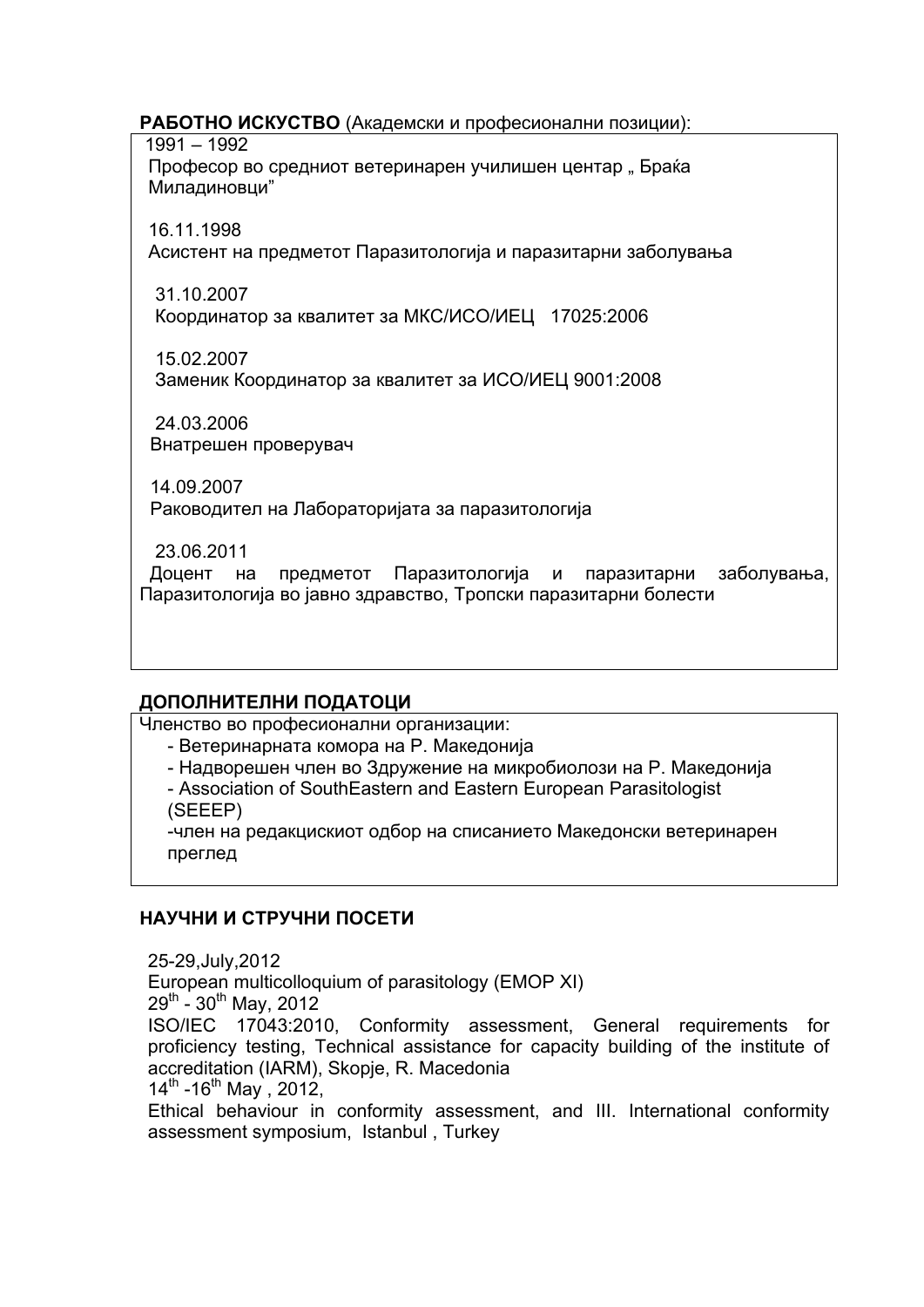10-11-12 November 2011,

Cost action FA 0805, 3<sup>rd</sup> CAPARA WGs Workshop & MC Meeting, Limassol **Cyprus** 

5<sup>th</sup> October, 2011

One day seminar for Toxoplasma gondii and Trichinella , Serbian center for parasitic zoonosis (SPCZ)

12<sup>th</sup> -14<sup>th</sup> October, Budapest

8<sup>th</sup> Merial Symposium on Parasitosis & Arthropod-Borne diseases

9<sup>th-</sup>10<sup>th</sup>.09.2011

Days of veterinary medicine (scientific meeting and continuing education) Ohrid, R Macedonia

16th and 17 th June , 2011, Zagreb Croatia

EVPC Annual Conference,

ESCCAP Meeting,

15th June,.2011, Zagreb Croatia

Scientific Symposium" Urban Animals – Perfect Refugia for Dangerous Pathogens".

SEEEPS AID Symposium . Get Rid of the Cyst<sup>\*</sup>, Towards better prevention and control of echinococcosis in Europe

APRIL 3-6, 2011. FACULTY OF VETERINARY MEDICINE, GHENT UNIVERSITY,

MERELBEKE, BELGIUM. (COST Action FA0805)

SECOND CAPARA TRAINING SCHOOL: ANTHELMINTIC RESISTANCE FROM FECAL EGG COUNT REDUCTION TEST TO PYRO-SEQUENCING.

28-30<sup>th</sup>.10.2010 Days of veterinary medicine (scientific meeting and continuing education) Ohrid, R Macedonia

29<sup>th</sup> September to 1<sup>st</sup> of October, Stara Lesna, High Tatras, , Slovakia

Goat-parasite interactions: from knowledge to control (CAPARA), COST Action FA0805

2<sup>nd</sup> Working Groups Workshop & MC Meeting,

27th-29th January, Ohrid, R. Macedonia

Project workshop, (Transb\_DIs\_Anim\_MK; 043653- FP6 project)

7<sup>th</sup>-9<sup>th</sup> October 2009, Thessaloniki, Greece

Goat-parasite interactions: from knowledge to control (CAPARA)

1st WGs Workshop & MC Meeting, COST Action FA0805

27.02.2009

ISO 9001:2008 Key Changes Seminar

delivered by BSI learning

01.10.-15.10.2008

CEEPUS (Central European exchange program for university studies) within framework of : CII-AT-0107-03-0809, mobility type teacher, host institution Veterinary faculty, Zagreb, Croatia

 $11^{th}$  -  $14^{th}$  June 2008

Parasitolgy days in Bulgaria, First SEEEP conference, Stara Zagaora,

20.04.-03.05.2008

Bluetongue Disease Diagnostics at the Institute for animal Health, Pirbright laboratory, Ash Road, Pirbright, Surrey GU24 0NF. - part of the FP6 Project" Upgrading and introduction of sustainable diagnostic tools for the major transboundary diseases of animals in F.Y.R.of Macedonia" (Project No: 043653; project acronym: Transb\_Dis\_Anim\_MK).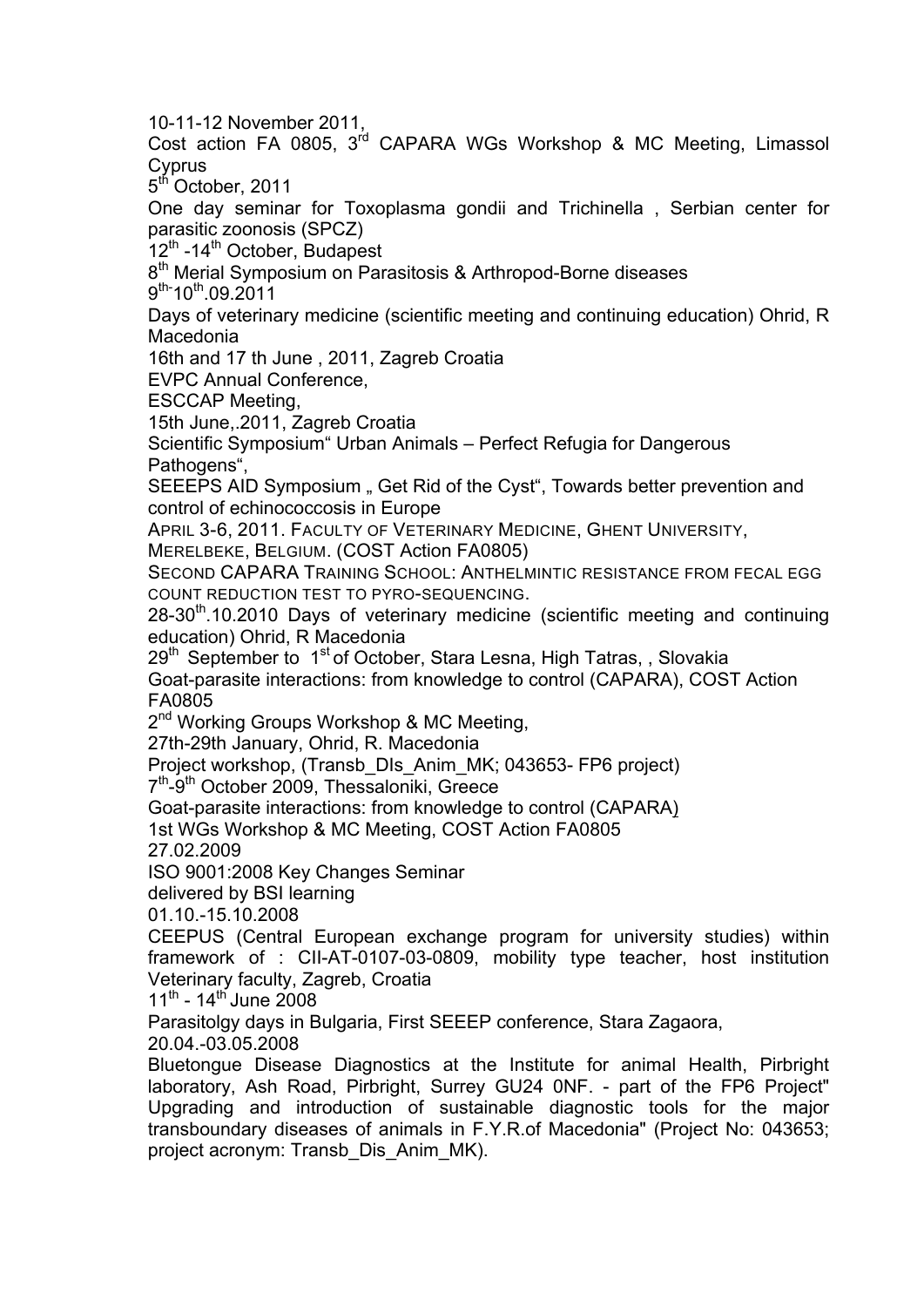Assessor training course (ISO/IEC 17025, ISO/IEC 17020, ISO/IEC 45011), 11-15 February 2008, Skopje, R. Macedonia, organized by the Institute for accreditation of R. Macedonia.

1.07.2006- 30.10.2007 (12 weeks)

Training on : Activities 10 and 10.4 of the Inception report "Drafting a manual for the implementation of a Quality management system in Veterinary laboratories, including guidelines for accreditation in accordance with the ISO standard 17025 and training of laboratory staff, respectively " by the Short-term Expert Dr Henk **Heijthuijsen** 

27.10-28.10.2005

Quality-ISO 9001:2000, Internal Auditor, training delivered by BSI Management System

10.04.-15.04.2005

Third World Congress on Leishmaniosis, Palermo-Terrasini, Sicily, Italy 21.09-1.10.2004

Training on detection of Leishmania infantum and Toxoplasma gondii-antigens in ELISA and morphology of the Dirofilaria immitis, D. repens and Dipetalonema reconditum-microfilariae, Aristotelis University of Thessaloniki, Faculty of veterinary medicine, Laboratory of Parasitology and Parasitic Diseases, Thessaloniki, Greece

06.03-13.03.2002

Visit of the Institute of Parasitology, Veterinary Faculty, Justus Liebig University, Giessen, Germany, under the Tempus Project related Veterinary Education (Joint European Project N° CD\_JEP-15017-2000).

07.06-11.06.1999

Training course on the diagnosis of equine diseases of horses: durine, glanders, equine infectious anemia, African Horse Sickness. Phare Multicountry Veterinary Diagnosis and Control Programme. Laboratoire central de recherches veterinaires, Maison, Alfort, Paris, France

December 1998

Introductory HACCP Course, Agriculture Utilization Research Institute, Marchall, MN., USA.

December, 1998

Meat and diary Microbiology training. Land O'Lakes, US Agency for international Development

27.11-28.11.1998

Workshop :Dermathophitosis in domestic animals, diagnostic and therapy. FVM, Zagreb, Croatia

31.08-31.10.1995

Training on diagnostic methods in veterinary parasitology, Texas A&M University, College Station, Texas, USA

01.07-31.08.1995

Training on diagnostic methods in veterinary parasitology. Ohio State University, Columbus, Ohio, USA

06.07-10.07.1995

International conference of World association for the Advancement of veterinary parasitology, Pitsburg, Pensilvania, USA

11.12.-12.12.1994

Joint scientific meeting for reproduction, veterinary medicine and animal husbandry. Sofia, Bulgaria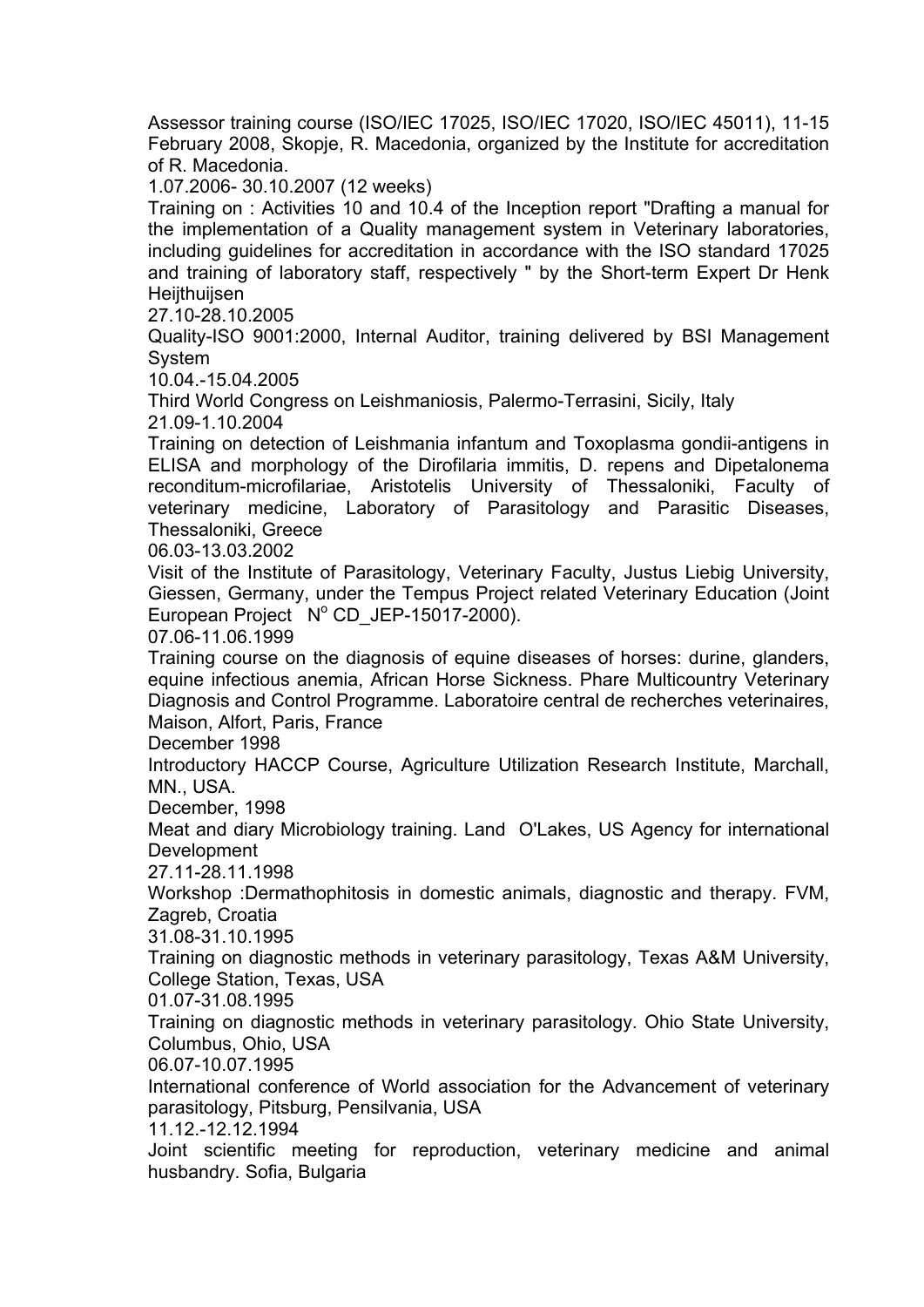### **УЧЕСТВО ВО ПРОЕКТИ:**

1. Local consultant for designing of Veterinary Information System – Animal Health and Welfare Component, contract no: MK-ASAP-C3-IC-CS7/3, March, 1 , 2010

2. COST Action FA0805

Goat-parasite interactions: from knowledge to control (CAPARA).(2009-2012)

3. Quality and Regulatory Infrastructure Development for Food safety and Quality in South East Europe, project code: 71001923, funded by SIDA (duration 2009-2011) participating as contract person to the Local Programme Manger( LPM) and responsible for coordination between the receiving inst/org

4. Strengthening food safety and quality control, European Aid/123665/DSV/MR, contract no.: 06MAC01/08/103, participating as an independent consultant

5. Upgrading and introduction of sustainable diagnostic tools for the major transboundary diseases of animal in F.Y.R.of Macedonia (TRANSB\_DIS\_ANIM\_MK;043653) / FP6 project no. 043653 /01.05.2007 (duration 30 months)

6. Implementation of МКС/ISO/IEC 17025 in the Faculty of veterinary medicine-Skopje, Activities 10.and 10.4of the Inception report "Drafting a manual for the implementation of a Quality management system in Veterinary laboratories, including guidelines for accreditation in accordance with the ISO standard 17025 and training of laboratory staff, respectivel.".Ministry of Agriculture, Forestry and Water Economy Structural and legal reform, An EU – funded project managed by the European Agency for Reconstruction Contract n°: 04/MAC01/06/001 (1.07.2006 -30.10.2007- 12 weeks)

7. Supply of equipment for Food Testing and Control, European Agency for Reconstruction Contract n°: 06MAC01/08/15 (2008)

8. Development of computerized Laboratory Information System (LABIS), Minstry of Agriculture, Forestry and Water Economy, Private farmer support project , supported by World Bank (aimed for collection of epidemiological data about infectious/parasitological diseases in R.Macedonia). /2002-2003

9. Tempus Project related Veterinary Education (Joint European Project N° CD\_JEP-15017-2000).

10. A field study of endoparasitisms in sheep, mastitis and contamination of food in R.Macedonia/ Minstry of agriculture, Forestry and Water Economy, Private farmer support project, supported by World Bank / MAFWE/PFSP/CON/LS/002 / 30.11.1998 -30.11.1999

11. Voca (Volunteers in overseas cooperative assistance) project 0034 Animal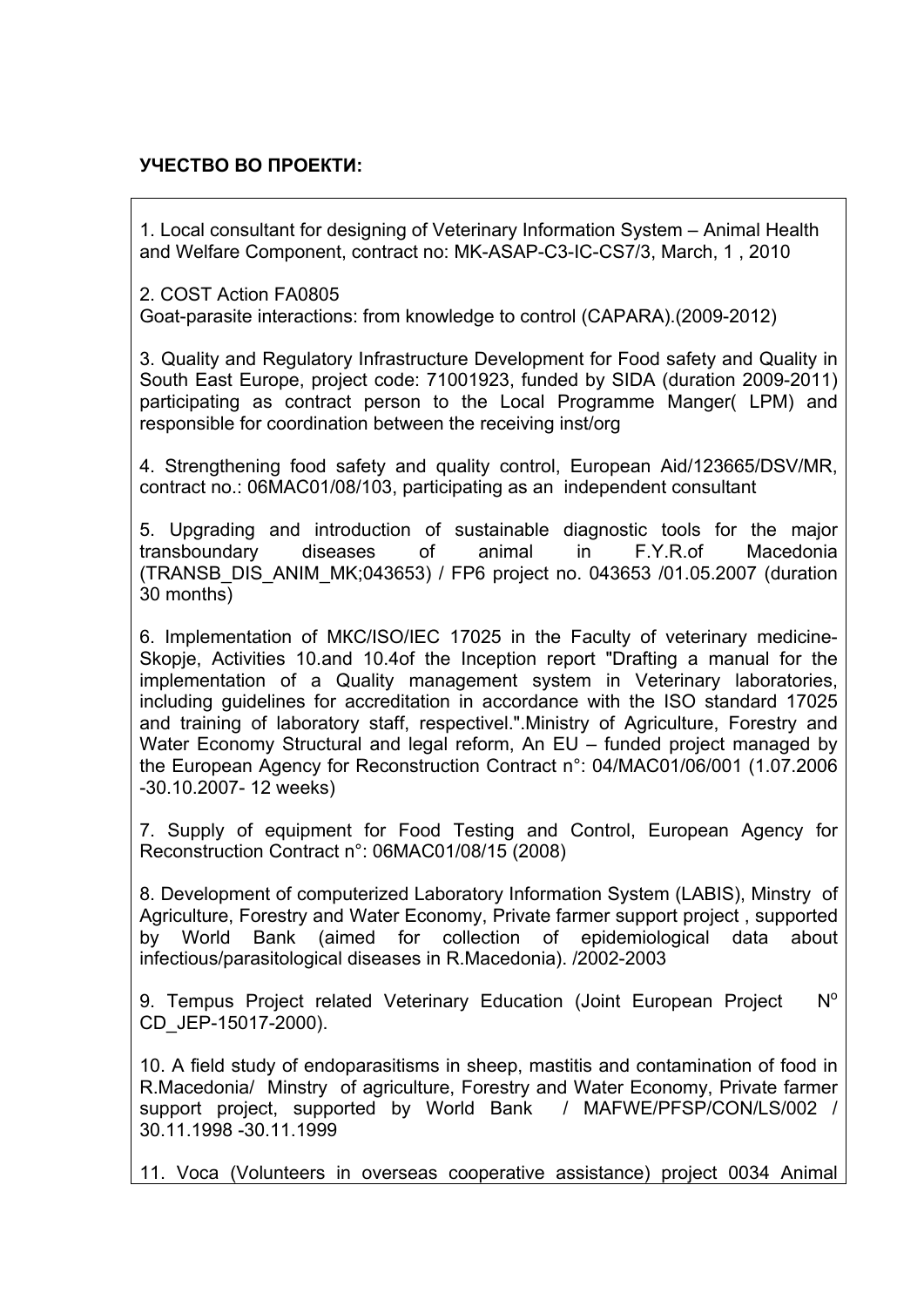Parasitology: R.Macedonia, January 2-14, 1994 and 2-23 May 1995

12. Parasitology map of most important endoparasites in sheep in.R. Macedonia (project funded by the Ministry of Science, R. Macedonia) 1992-1994

## **ОБЈАВЕНИ ТРУДОВИ:**

- 1. **J.Stefanovska**, R.Farkas, Z.Kochevski (2012). Prevalence of some vector borne disease in dogs in R.Macedonia. 25-29,July,2012 European multicolloquium of parasitology (EMOP XI).
- 2. Kochevski Z., **Stefanovska J.,** Karadjovski Z., (2011). Current status of the presence of Echinococcus granulosus in the Republic of Macedonia. Asociatia Medicala Romana, Societatea Romania de Microbiologie, vol.56. supplement, pp.88.
- 3. **Stefanovska Jovana** , Geru Nikola, Kochevski Zoran (2011). Epizootiology and seasonal dynamics of caprine babesiosis in FYR Macedonia. 3rd CAPARA WGs Workshop & MC Meeting, 10-11-12 November ,Limassol Cyprus.
- 4. Kochevski Zoran, Pendovski Lazo, **Stefanovska Jovana**, Dodovski Aleksandar , Ilieski Vlatko (2011). Plastination of the chicken embryos with C10 technique in different embryonic stage of development. Days of veterinary medicine (scientific meeting), 9-10<sup>th</sup>, 09. Ohrid, R Macedonia.
- 5. Kochevski Zoran, **Stefanovska Jovana**, Atanaskova Alena, Nikolovski Goran (2011): A survey of gastro-intestinal parasites in animals in Skopje zoo, R. Macedonia. Days of veterinary medicine (scientific meeting),  $9-10^{th}$ , 09. Ohrid, R Macedonia.
- 6. Elena Atanskova, Zoran Kochevski, **Jovana Stefanovska**, Goran Nikolovski (2011). Endoparasites in wild animals at zoological garden in Skopje, R. Macedonia. Journal of Threatened Taxa , vol. 3. no.7. 1885-1960
- 7. Dodovski Aleksandar1, Kocevski Zoran, **Stefanovska Jovana**  (2011):Coccidiosis in caged egg layers and possibilities for control. Days of veterinary medicine (scientific meeting), 9-10<sup>th</sup>, 09. Ohrid, R Macedonia.
- 8. **Jovana Stefanovska**, Stojmir Stojanovski, Spase Noveski, Patricija Kalamaras, Zarko Karadjovski, Zoran Kochevski (2011) Prevalence of the most important parasitic zoonotic diseases in Republic of Macedonia. EVPC Annual Conference, 16th and 17 th June, Zagreb Croatia
- 9. **Jovana Stefanovska**, Ivanco Naletoski, Goran Nikolovski, Zoran Kochevski, Tatjana Zivicnjak, Franjo Martinkovic**: (**2011) Prevalence of visceral leishmaniasis among urban dogs in Skopje, R.Macedonia. Scientific Symposium" Urban Animals – Perfect Refugia for Dangerous Pathogens", 5.06., Zagreb, Croatia.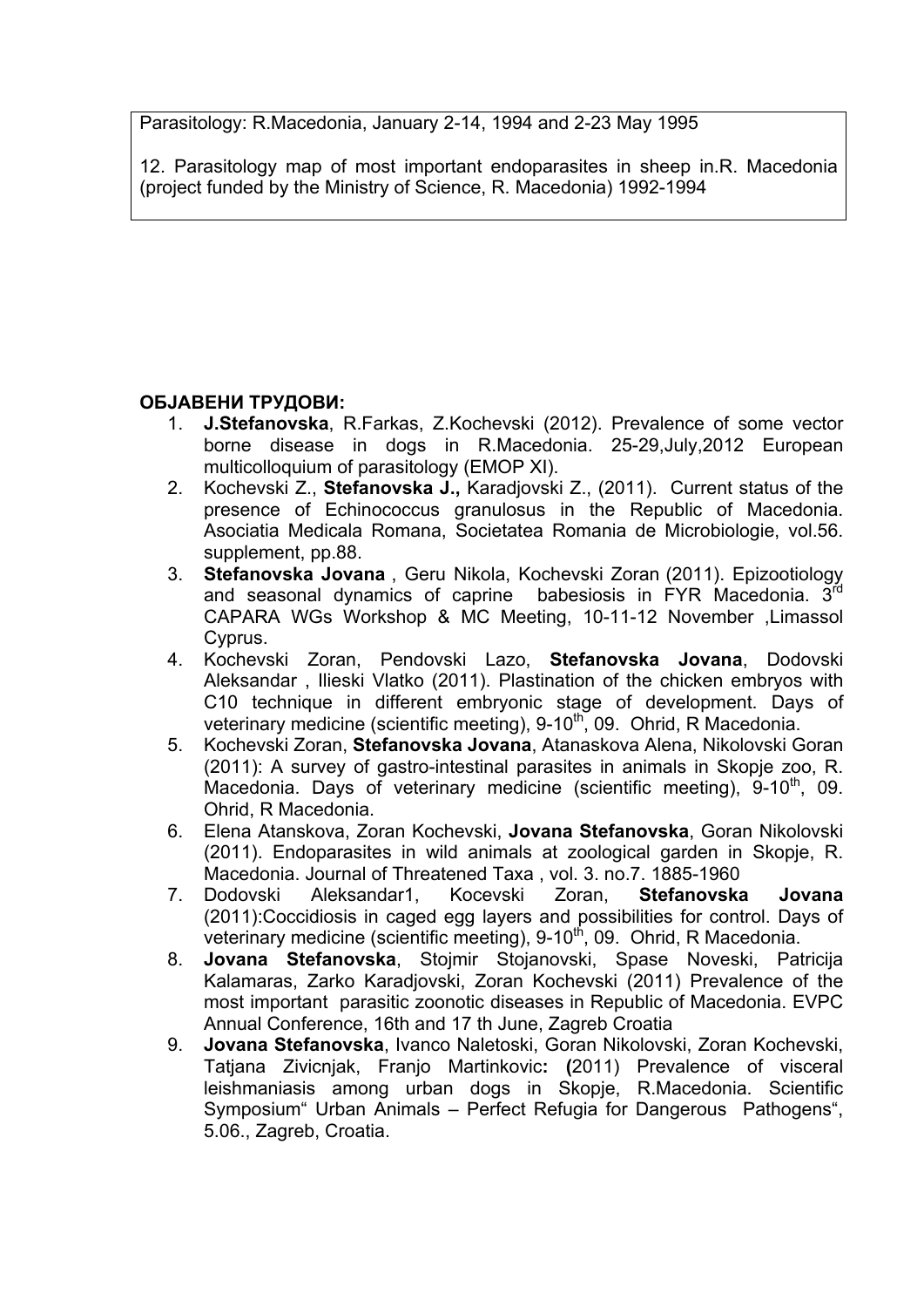10. **Јована Стефановска (2011):** Мислење за важноста на паразитарните заболувања кај преживарите во Р. Македонија и економските штети кои тие ги предизвикуваат

Билтен на ветеринарнарната комора на Р. Македонија Бр.03, март/2011

- 11. Zoran Kocevski, **Jovana Stefanovska,** Vlatko Ilieski, Lazo Pendovski, Elena Atanaskova (2010): Improved determination of macroscopic parasite preparations using s10 modified plastination procedure. Mac. Vet. Rev. Vol 33, No. 2, 7 - 14, 2010.
- 12. **Stefanovska J., (**2010)**.** Паразитарни заболувања во ветеринарната медицина важни за здравјето на животните и луѓето. Билтен на ветеринарнарната комора на Р. Македонија Бр.02, декември /2010
- 13. **Stefanovska J.**, Naletoski I.,Nikolovski G., Kochevski Z. (2010): Prevalence and main aspects of diagnosis, treatment and prevention of canine visceral leishmaniosis in R. Macedonia. Days of veterinary medicine (scientific meeting),  $28-30<sup>th</sup>$ , 10, 2010, Ohrid, R Macedonia
- 14. Kochevski Z., Atanskova E., Nikolovski G., **Stefanovska J,** (2010): Presence of filariasis in police dogs in the region of Skopje. Days of veterinary medicine (scientific meeting),  $28-30^{th}$ , 10, 2010, Ohrid, R Macedonia
- 15. Celeska I., Ralic M., **Stefanovska J**., Ulcar I (2009): Interpretation of biochemical profile and haemogram in dogs with serologiccal diagnostics of visceral leishmanisis in dogs : symptomatic and asymptomatic. SIVEMAP, Belgrade, R. Serbia, 23.-25. Octobar 2009
- 16. Dodovski A., **Stefanovska J**., (2009): Infection with Capillari spp. in cage raised peacocks (Pavus Cristatus), case report. "Makedonski veterinaren pregled" Vol:32 No.1 2009
- 17. **Stefanovksa J.,** Geru N., (2009) : Helminth of goats in FYR Macedonia: a review, 1st WGs Workshop & MC Meeting,  $7<sup>th</sup>$ -9<sup>th</sup> October 2009, Thessaloniki, Greece
- 18. Stojanovski S., **Stefanovska J.,** Hristovski N., (2008): Current status of parasitology in R. Macedonia, Parasitolgy days in Bulgaria, First SEEEP conference, Stara Zagaora,  $11<sup>th</sup>$  -  $14<sup>th</sup>$  June 2008
- 19. Mitrov, D., Naletoski I., **Stefanovska**, J., Mrenoski, S., Lazarova I., (2006). Preliminary serological investigation of Chlamydophila spp. by indirect ELISA in two dairy farms in Macedonia. Proceedings of the fourth Annual Working of COST Action 855, Animal Chlamidiosis and Zoonotic implication, Moredun Research Institute, Edinburg, Midlothian, Scotland, UK., 3-5 .09.
- 20. Mitrov D., Naletoski I., Dovenski T., **Stefanovska Jovana**, Mrenoski S., Iskra Lazarova : Q-fever, application of serological (classical and immunoenzyme assays) and molecular methods (pcr) for diagnosis and control of the disease in cattle. VIII Symposium in Veterinary Clinical Pathology and Therapy with International Participation. 26-30.06.2006, Neum, Bosnia and Herzegovina.
- 21. **Stefanovska J.,** Diakou A., Nikolovski G., Naletoski I.(2005): Seroepidemiological survey of canine leishmaniosis in the epizootiological region of Skopje, R. Macedonia. Workshop"Clinica Veterinaria" AGR 20416, Ohrid, R. Macedonia 3-7.9.2005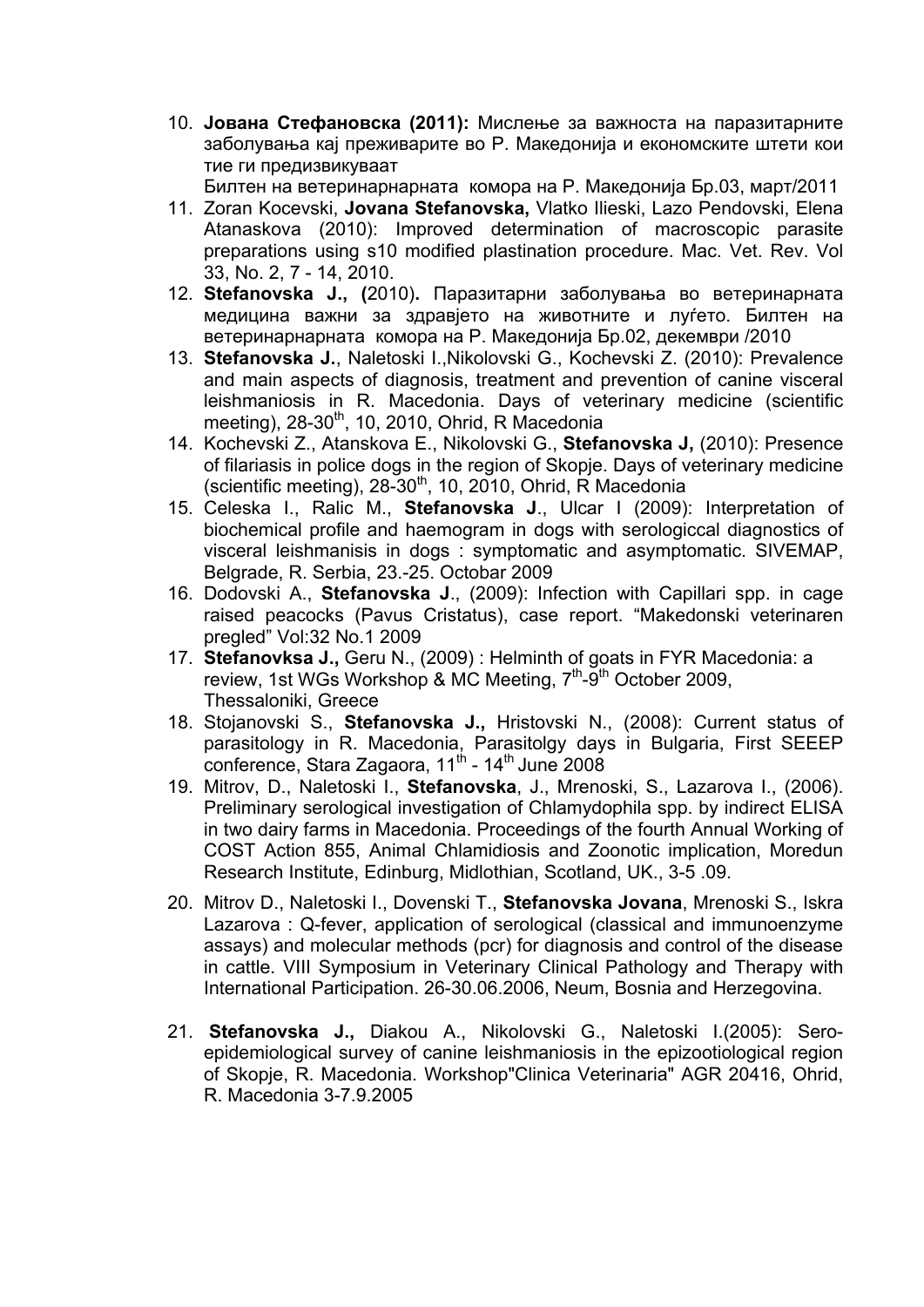- 22. **Stefanovska J.**, Diakou A., Nikolovski G. (2005): Seroprevalence of canine leishmaniаsis (CL) and epidemiological data on human visceral leishmaniаsis (HVL) in FYRM. Third World Congress on leishmaniosis,10-15 04.2005, Terrasini, Sicily,
- 23. **J. Stefanovska** ( 2003): Leishmaniosis in R. Macedonia. " Improvement of veterinary education in R. Macedonia". Tempus project CD\_JEP-15017- 2000., Ohrid, 23-26. 04. 2003
- 24. N. Neletoska **, Stefanovska J,** Diakou A., Naletoski I., ( 2003):Case report of clinical and laboratory findings in 8 dogs naturally infected with leishmania infantum". Tempus project CD\_JEP-15017-2000., Ohrid, 23-26. 04. 2003
- 25. **Stefanovska J.**, N.Geru (2002): Sezonal dynamic of endoparasitic population of sheep in R. Macednia. 9th International conference of sheep and goat breeding and 7th symposium of animal reprodaction of., 4-7 09 2002,Ohrid, R.Macedonija
- 26. **Srbinoska J**.(1998): Gastrointestinal helminthoses in horses in R. Macedonia., VII Congres of the veterinarians of Yugoslavia . Belgrade, 27-29. October.
- 27. **Srbinoska J**.(1998): Strongilodidosis in fowls in R. Macedonia., VII Congres of the veterinarians of Yugoslavia . Belgrade, 27-29. October.
- 28. **Stefanovska J.** (1998): Helminthofauna of horses in R. Macedonia. *Master of Science Work, Veterinary faculty Belgrade,Yugoslavia*
- 29. Geru N., Trajcev M., **Srbinoska J.,** Madjirov H., Naumoski J.(1998): Hipodermosis in goats in R. Macedonia. 6th International conference of sheep and goat breeding ,9-12. O9.1998, Ohrid, R. Makedonija.
- 30. **Stefanovska J.,** Lepoev O., Geru N., Matic G. (1998 ): First finding of Metastrongylus elongatus (Dulardin, 1946) Railet et Henry i Choerostrongylus Pudendotectus (Wostokow, 1905) in sheep in R. Macedonia Macedpnian veterinary review., ,.Vol.27., Br.1-2./1-130
- 31. Pavlovic I., Kulisic Z., Erski-Bilic M., Mrenoski S., **Srbinoska J.** (1996): Improtance of coccidiosis in the pathology of wild pheasants. Macedonian veterinary reviw, 25, 1-2, 113-116
- 32. Георгиевски Б., Лепојев О., **Србиноска Ј**., Кулишиќ З., Трајковски Ј., (1995). Паразитски инфекции на овците во источна Македонија. 3-та Меѓународна конференција на овчарсртво и козарство. 1 Симпозиум за размножување на домашните животни. 5-9.09. Охрид, Р. Македонија,